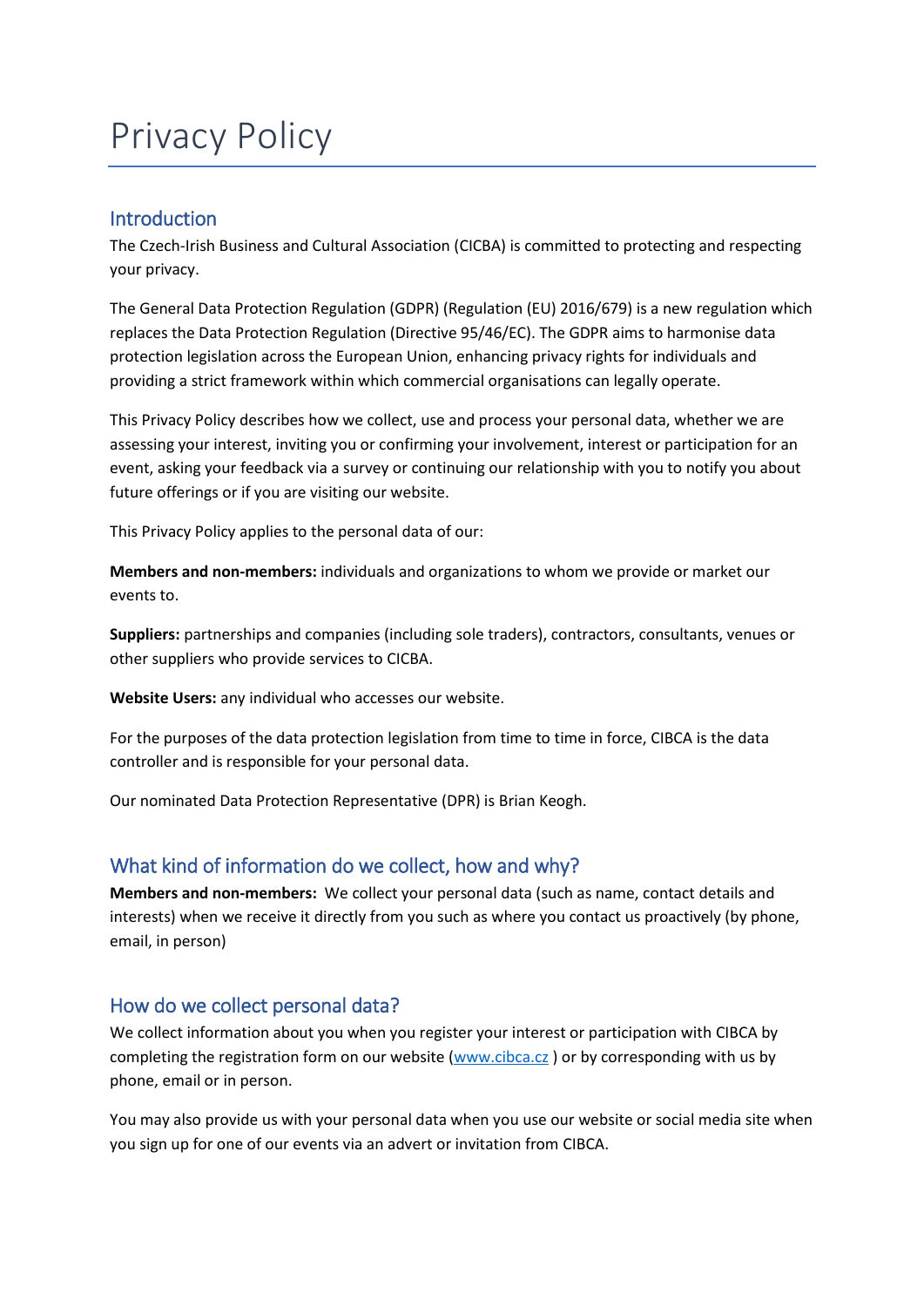## We may use your data as follows:

• Storing your details (and updating them when necessary) on our database, so that we can contact you in relation to participating in a CIBCA events.

• Sharing information periodically with you only about new or upcoming events which we think may be suitable and of genuine interest to you. For example: peer to peer networking events.

• Enabling you subscribe to alerts about events we think may be of interest to you.

• We may also ask you to complete surveys that we use for research purposes to create event Programmes.

• Processing your data to enable us to send you targeted, relevant marketing materials or other communications which we think are likely to be of interest to you.

• To utilise our email alerts service to keep you informed by email of the latest CIBCA events and news.

Should you decide that you no longer wish to receive email alerts, you can simply follow the "unsubscribe" instructions sent to you and the service will be de-activated on your behalf.

#### Consent

Should we want or need to rely on consent to lawfully process your data we will request your consent orally, by email or by an online process for the specific activity we require consent for and record your response on our system. Where consent is the lawful basis for our processing you have the right to withdraw your consent to this particular processing at any time (as set out below).

We will rely on contract if we are negotiating or have entered into an agreement with you or your organisation or to provide services to you or receive services from you or your organisation.

We will in some circumstances rely on consent for particular uses of your data and you will be asked for your express consent, if legally required.

### Change of purpose

We will only use your personal data for the purposes for which we collected it, unless we reasonably consider that we need to use it for another reason and that reason is compatible with the original purpose. If you wish to get an explanation as to how the processing for the new purpose is compatible with the original purpose, please contact us [info@cibca.cz.](mailto:info@cibca.cz) If we need to use your personal data for an unrelated purpose, we will notify you and we will explain the legal basis which allows us to do so.

Please note that we may process your personal data without your knowledge or consent, in compliance with the above rules, where this is required or permitted by law.